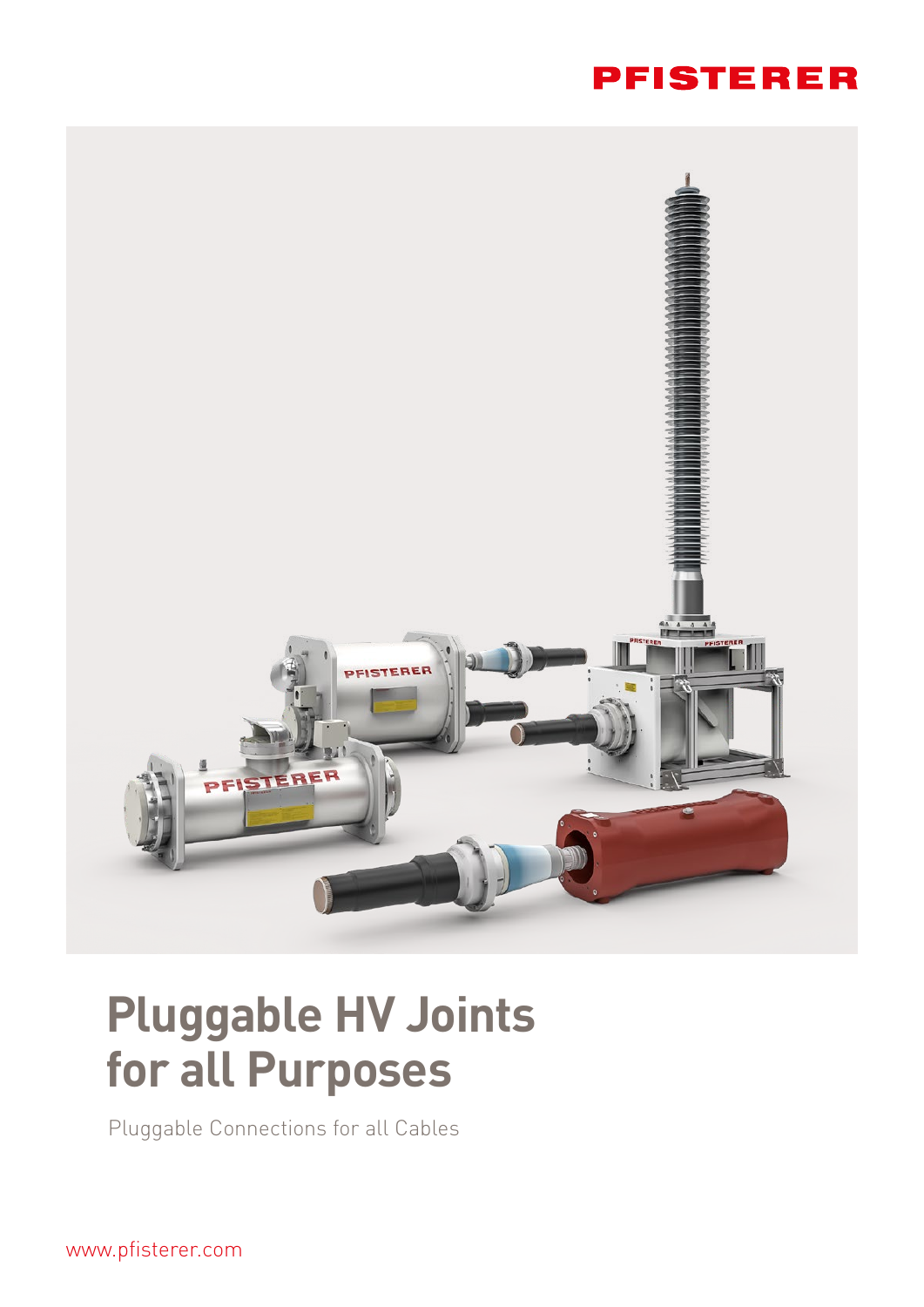# **Pluggable HV Joints for all Purposes**

Reliable, installation-friendly CONNEX joints for permanent and temporary HV connections are quick and easy to fit – thanks to their plug connection system and a high degree of pre-assembly. XLPE cables with various conductor materials and cross-sections can be connected to a joint; cable connections can be combined with IXOSIL outdoor cable terminations and CONNEX bushings.

## Cast Resin Joints for 72.5 to 170 kV

CONNEX cast resin joints are proven on land and at sea. They too can cover a range of cable cross-sections – with one compact joint. Reliable on any terrain, whether for permanent or temporary use: they can extend cable runs or form terminations with high electric strength for cable testing. In offshore facilities such as wind farms and platforms, they are used as connection components for submarine cables and internal cable sections.



#### **Benefits**

- **Dry-type pluggable cable connections**
- For temporary or permanent use
- Fast installation thanks to preassembly
- Combination of different conductor materials
- Connects a vast range of cable cross-sections
- Insulating media: Cast resin or  $SF_6$ -gas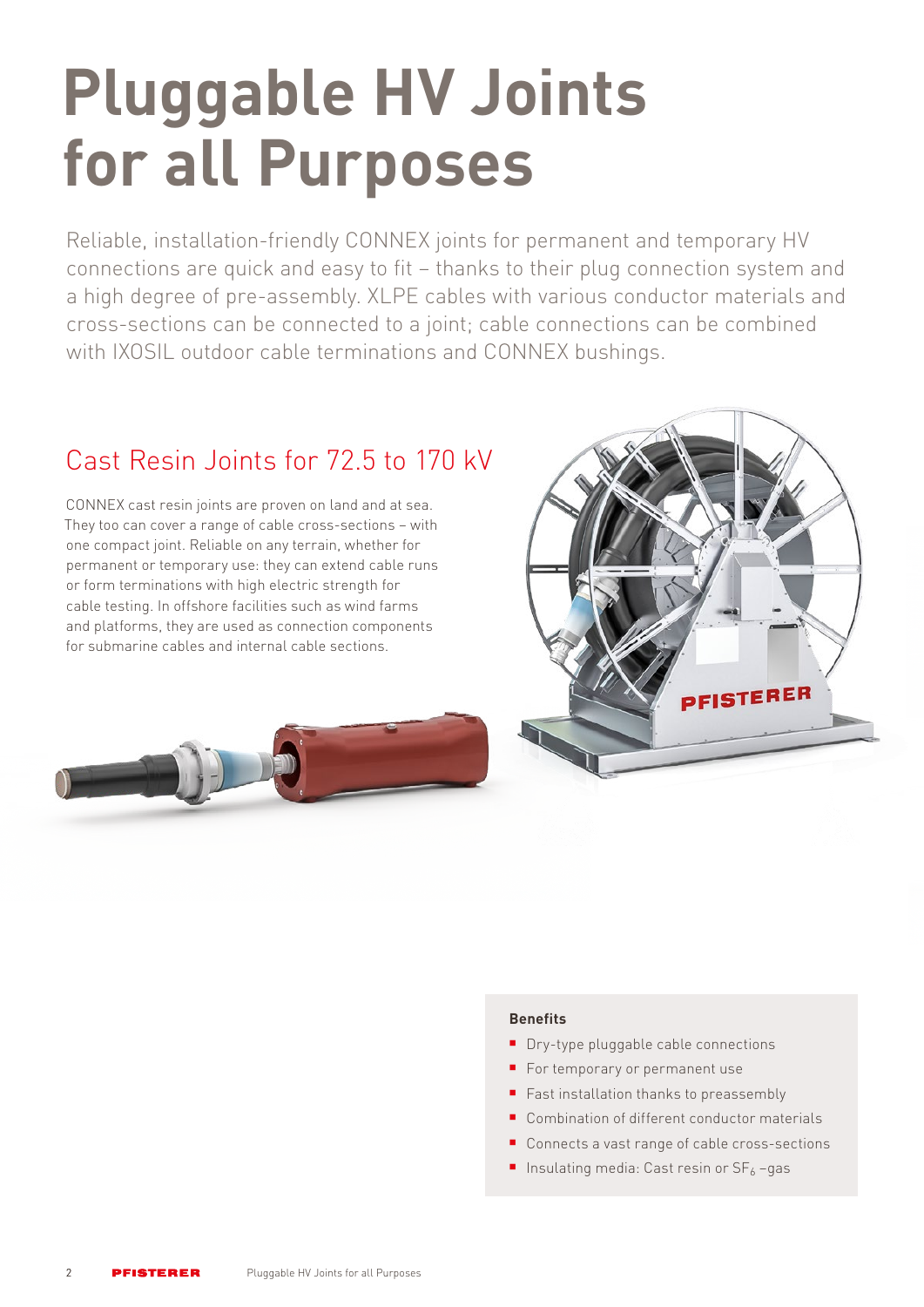## Maintenance-free  $SF<sub>6</sub>$  Joints for 72.5 to 550 kV

 $SF<sub>6</sub>$  gas-insulated CONNEX joints offer additional flexibility: on request, different-sized sockets can be fitted in the joint body so that different sizes of cable plugs can be connected. Every version is reliable and safe in operation: all  $SF_6$  joints are maintenance-free and 100% vacuum chamber tested. They have a built-in gas density monitor with activatable remote monitoring function.

## Elbow Joints 72.5 - 245 kV

CONNEX elbow joints are uniquely efficient: with two connection points arranged at right-angles, they enable space-saving cable routing in cramped spaces and across multiple levels. In combination with a CONNEX bushing plugged in vertically, they are optimally suited to electrical installation testing and temporarily supplying a facility via an overhead line by cable, e.g. during revision work.

## T-Joints 72.5 - 362 kV

CONNEX t-joints enable versatile branching connections: from one XLPE cable to two XLPE cables, or from an overhead line to two XLPE cables. If one connection point remains unused, it is simply sealed with a dummy plug of high electric strength.



#### Connection Joints 72.5 - 550 kV

CONNEX connection joints are great all-rounders: they can extend cable runs or create terminations with high electric strength for cable testing. Combined with IXOSIL outdoor cable terminations, they can implement connections for supplying facilities via overhead power lines by cable.

3